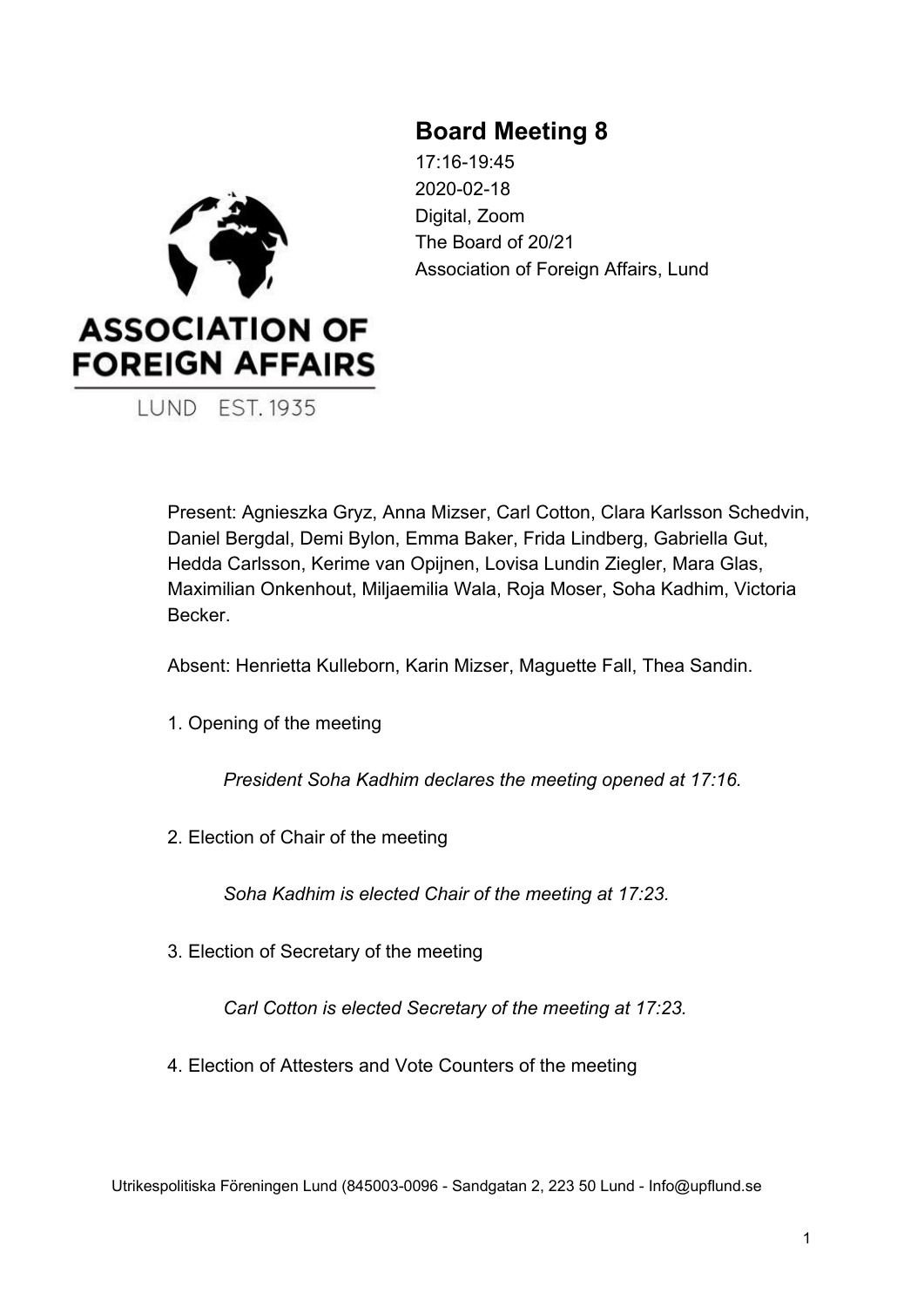*Kerime van Opijnen and Anna Mizser are elected Vote Counters and Attesters of the meeting at 17:25.*

5. Co-opted Persons

*There are no requests to be co-opted into the meeting.*

6. Approval of the electoral roll

*The Chairperson Soha Kadhim sets the electoral roll to 18.*

7. Approval of the Agenda (Attachment 1)

*The Chairperson Soha Kadhim proposes to amend the agenda by adding a point 14.4 UFS-Representative.*

*The UFS-Representative Mara Glas proposes to amend the agenda by adding a point 10 UFS-Solidarity Travel Fund.*

*The Chairperson Soha Kadhim proposes to approve the amended agenda.*

*Passed by acclamation at 17:28.*

8. Information Point: Half-year Evaluation

*Chairperson Soha Kadhim informs the board that 15 board members participated in the Half-year Evaluation. She goes on to inform the board on what the evaluation showed, both general contentedness and areas in need of improvement.*

9. Information Point: Lecture w. Stefan Ingves

*Vice President Hedda Carlsson briefs the board on an issue related to a cooperation between Riksbanken and UPF.*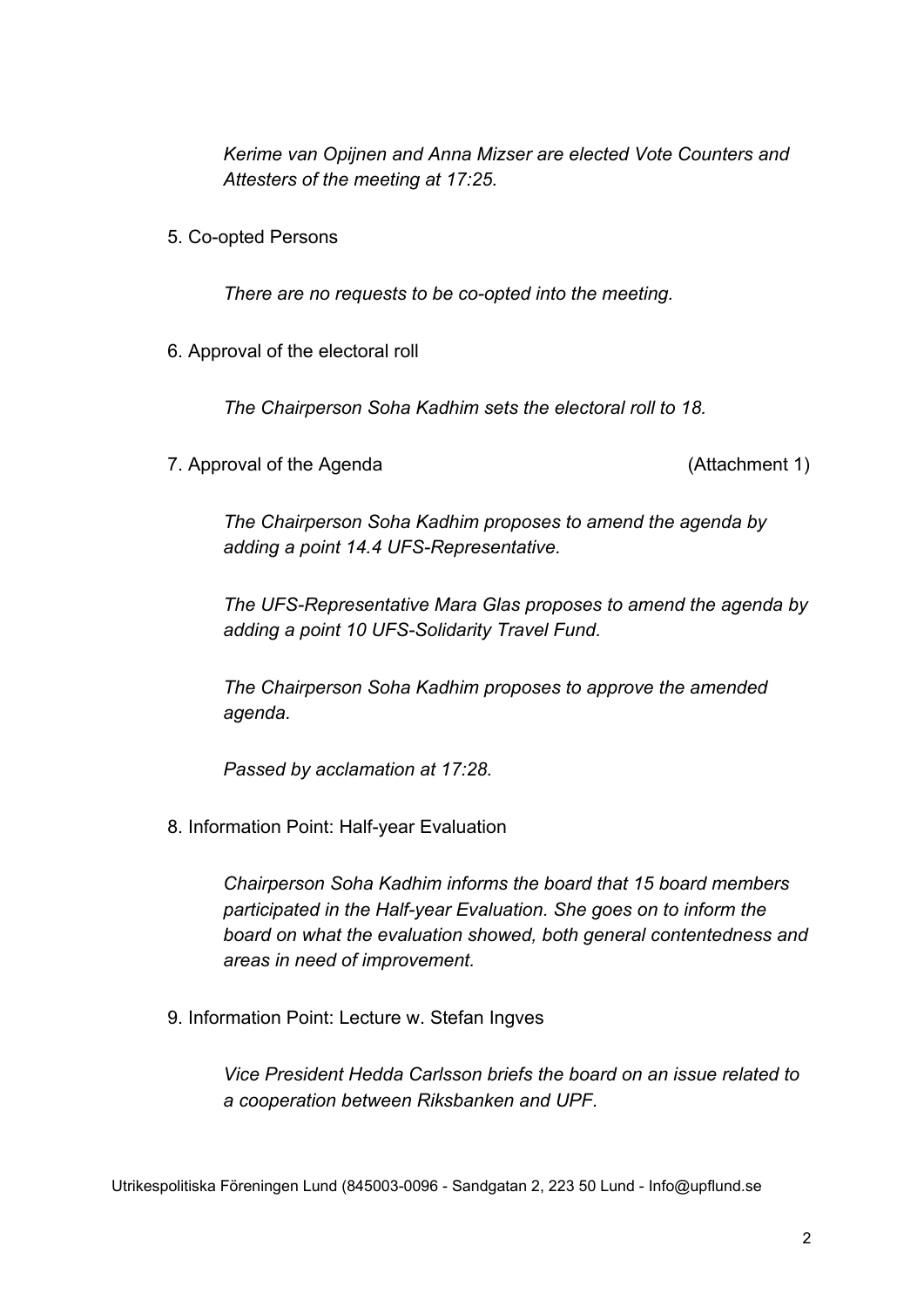10. UFS Solidarity Travel Fund

*The UFS-Representative Mara Glas briefs the board on the newly established Solidarity Travel Fund. Funding will be taken from the MUCF-grant and will be allocated to fund traveling through Sweden in order to combat steep transportation costs. This is expected to assist the associations furthest away from national events taking place in Central Sweden.*

11. Discussion Point: Axis Communication (Attachment 2)

*The Head of Career Anna Mizser briefs the board on a potential event with Axis Communication, and asks the board if they feel that the controversy revolving around the company is an insurmountable issue, and whether or not the Career Committee should go through with it.*

*Different perspectives are raised on whether or not this is a good idea and the Heads of Career will get back to the board once they have made their decision.*

## **(The Chairperson Soha Kadhim declares the meeting adjourned for a break at 18:24)**

## **(The Chairperson Soha Kadhim declares the meeting re-opened at 18:37)**

12. Decision Point: Signing up for events (Attachment 3)

*The Treasurer Lovisa Lundin Ziegler proposes to make our events for members only.*

*The Chairperson Soha Kadhim presents some more background to the board on the expectations of this proposal, and why it is important.*

*Different perspectives are presented and a discussion arises in regards to the potential issues this could result in. Mainly losses when it comes*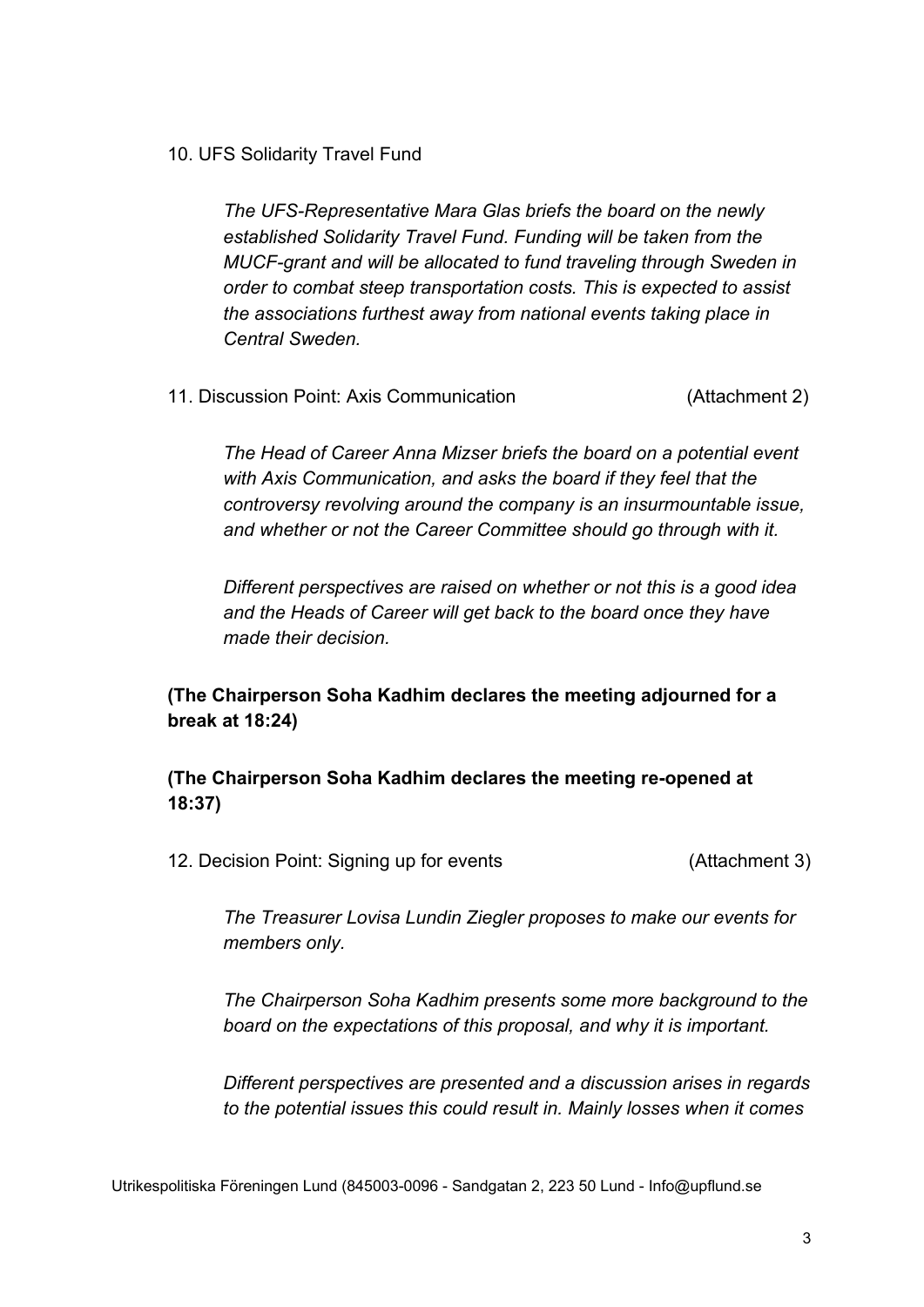*to participation, as well as issues with how to follow through with this on a more concrete basis, are brought up.*

*The Head of Pod&Radio Maximilian Onkenhout counter proposes to change the wording*

 *from*

*"Make our events open for members only"*

*to*

*"Make our events open for members only when practical possible"*

**(The Chairperson Soha Kadhim declares the meeting adjourned for a break at 19:03)**

**(The Chairperson Soha Kadhim declares the meeting re-opened at 19:14)**

*There are now two proposals on the table. First we will vote on the proposal by Lovisa Lundin Ziegler, and if that fails we will move on to the counter proposal by Maximilian Onkenhout.*

*The proposal by Lovisa Lundin Ziegler was rejected by votation at 19:16.*

*The counter proposal by Maximilian Onkenhout was passed by votation at 19:17.*

13. Motions

*There are no motions.*

14. Presidium reporting

## 14.1. **Presidents**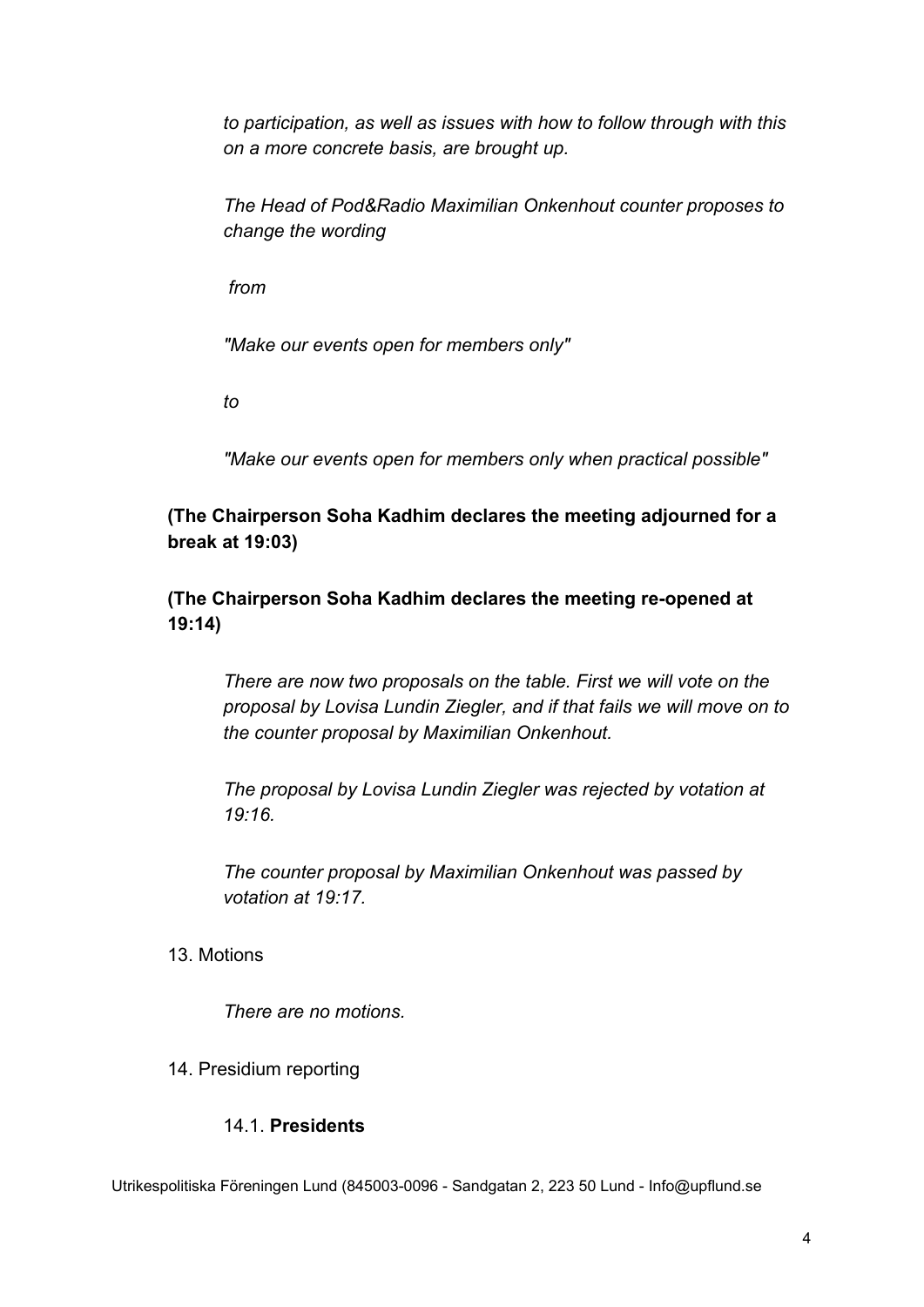*Vice President Hedda Carlsson briefs the board on a workshop that will be held in the beginning of March. An exchange with UF Uppsala is being planned. Individual talks are being planned. The board members are being encouraged to plan events for the theme weeks in March. The application to the Project of the Year is still ongoing. The digital office hours are now happening each Thursday.*

#### 14.2. **Secretary**

*Secretary Carl Cotton reports that the membership numbers are up since the last board meeting, mainly due to the goal of signing up five members each.*

#### 14.3. **Treasurer**

*Treasurer Lovisa Lundin Ziegler has nothing to report.*

#### 14.4. **UFS-representative**

*UFS-Representative Mara Glas informs the board that the application to the UFS board is open and that everyone is encouraged to apply. The MUCF-grant application has been approved and the association has received its share of the funds.*

#### 15. Committee reporting

## 15.1. **Activity**

*Head of Activity Miljaemilia Wala reports that the committee has lost the bulk of its committee members. Has been looking into a digital ball and although quite low numbers of seemingly interested they will keep on trying to organize something in that manner.*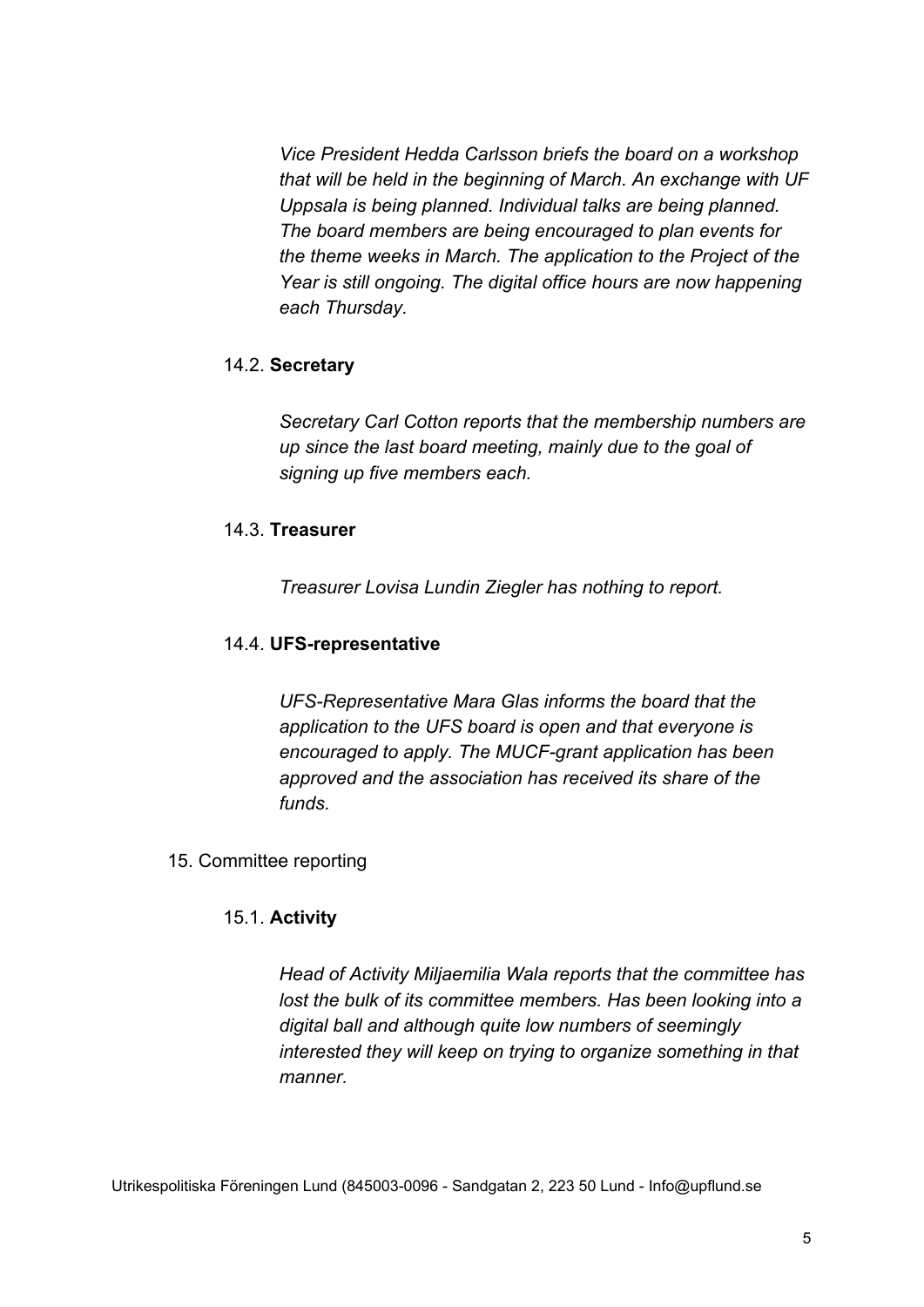#### 15.2. **Career**

*Head of Career Emma Baker reports that the ongoing events are going well and that the current committee numbers are fine.*

#### 15.3. **Lecture**

*Head of Lecture Frida Lindberg reports that the viewership numbers have dropped slightly. Committee members are eager and excited to plan and organize events. Speaks briefly on upcoming events.*

#### 15.4. **Magazine**

*Head of Magazine Victoria Becker reports that the committee numbers are fine. The upcoming layout period will soon begin. Speaks briefly about the upcoming issues.*

#### 15.5. **Pod&Radio**

*Head of Pod&Radio Maximilian Onkenhout reports that the committee is very active and mentions the upcoming Live Shows as well as an upcoming collaboration with the other Media Committees.*

#### 15.6. **PR**

*Head of PR Gabriella Gut reports that the PR committee has four new trustees who are very active. Head of PR Roja Moser reports that the Get Active was successful and that the UPF-sweaters are still available to order.*

#### 15.7. **Travel**

*No one from Travel is present at the meeting.*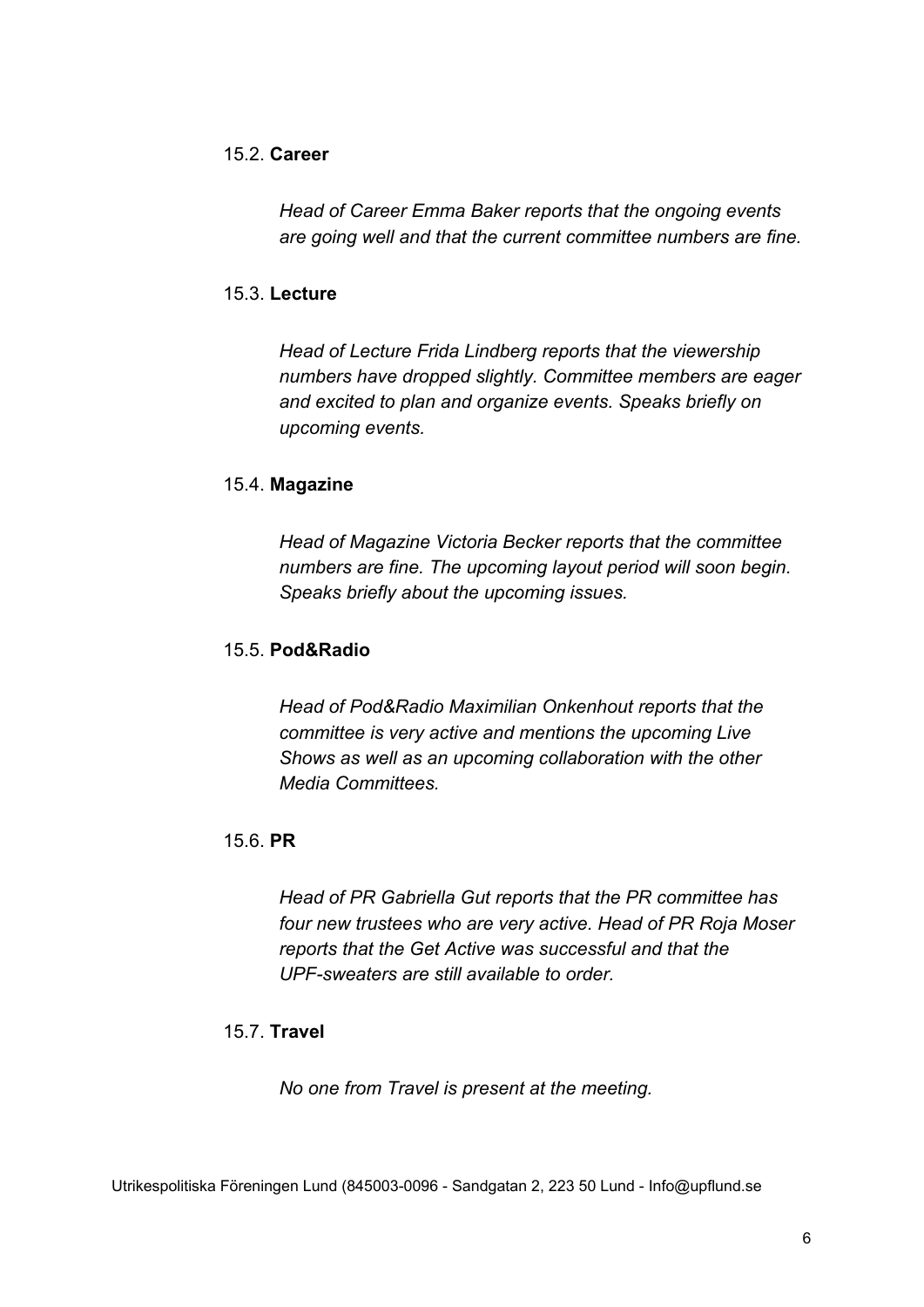*Head of Webzine Kerime van Opijnen reports that the committee numbers are rising. The Heads will try to capitalize on this and will post more articles from now on. Head of Webzine Daniel Bergdal reports that they will recruit a new Sub Editor to manage the large numbers of members.*

16. Other points

*There are no other points.*

17. Confirmation of next board meeting

*President Soha Kadhim informs the board that the next board meeting will be held on the 11th of March (11/3) at 17.00.*

18. Meeting adjourned

*Chairperson Soha Kadhim declares the meeting adjourned at 19:45.*

Calletha

Carl Cotton, Secretary

Soha Kadhim, Chair

 $5.114$  min

Kerime van Opijnen, Attester

 $llz$ ser

Anna Mizser, Attester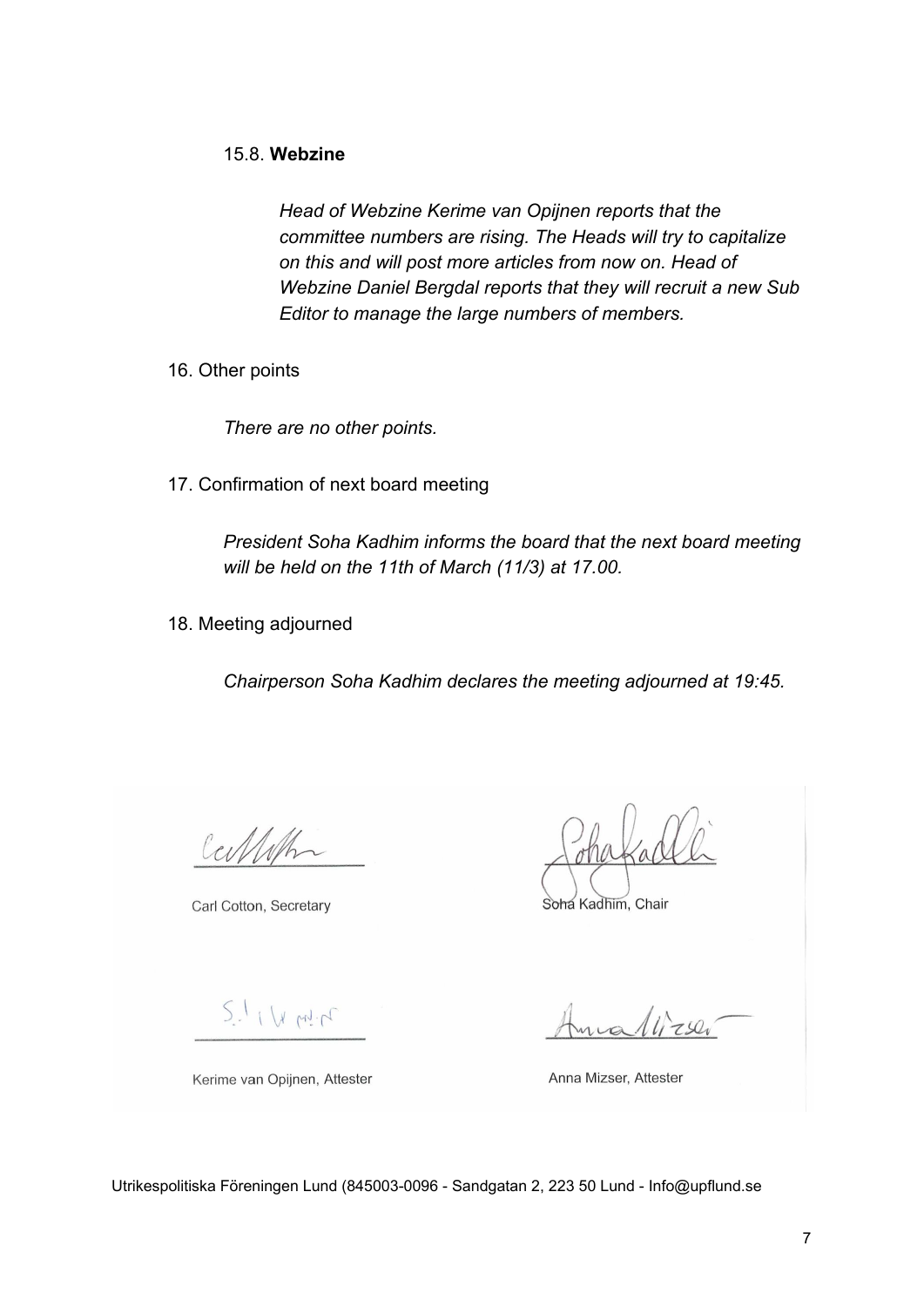# Attachment 1

- 1. Opening of the meeting
- 2. Election of Chair of the meeting
- 3. Election of Secretary of the meeting
- 4. Election of Attesters and Vote Counters of the meeting
- 5. Co-opted Persons
- 6. Approval of the Electoral Roll
- 7. Approval of the Agenda
- 8. Information Point: Half-year evaluation
- 9. Information Point: Lecture w. Stefan Ingves
- 10.Discussion Point: Axis Communication
- 11.Decision Point: Signing up for events
- 12.Motions
- 13.Presidium reporting
- 13.1.Presidents
- 13.2.Secretary
- 13.3.Treasurer
- 14.Committee reporting
- 14.1.Activity
- 14.2.Career
- 14.3.Lecture
- 14.4.Magazine
- 14.5.Pod&Radio
- 14.6.PR
- 14.7.Travel
- 14.8.Webzine
- 15.Other points
- 16.Confirmation of next board meeting
- 17.Meeting adjourned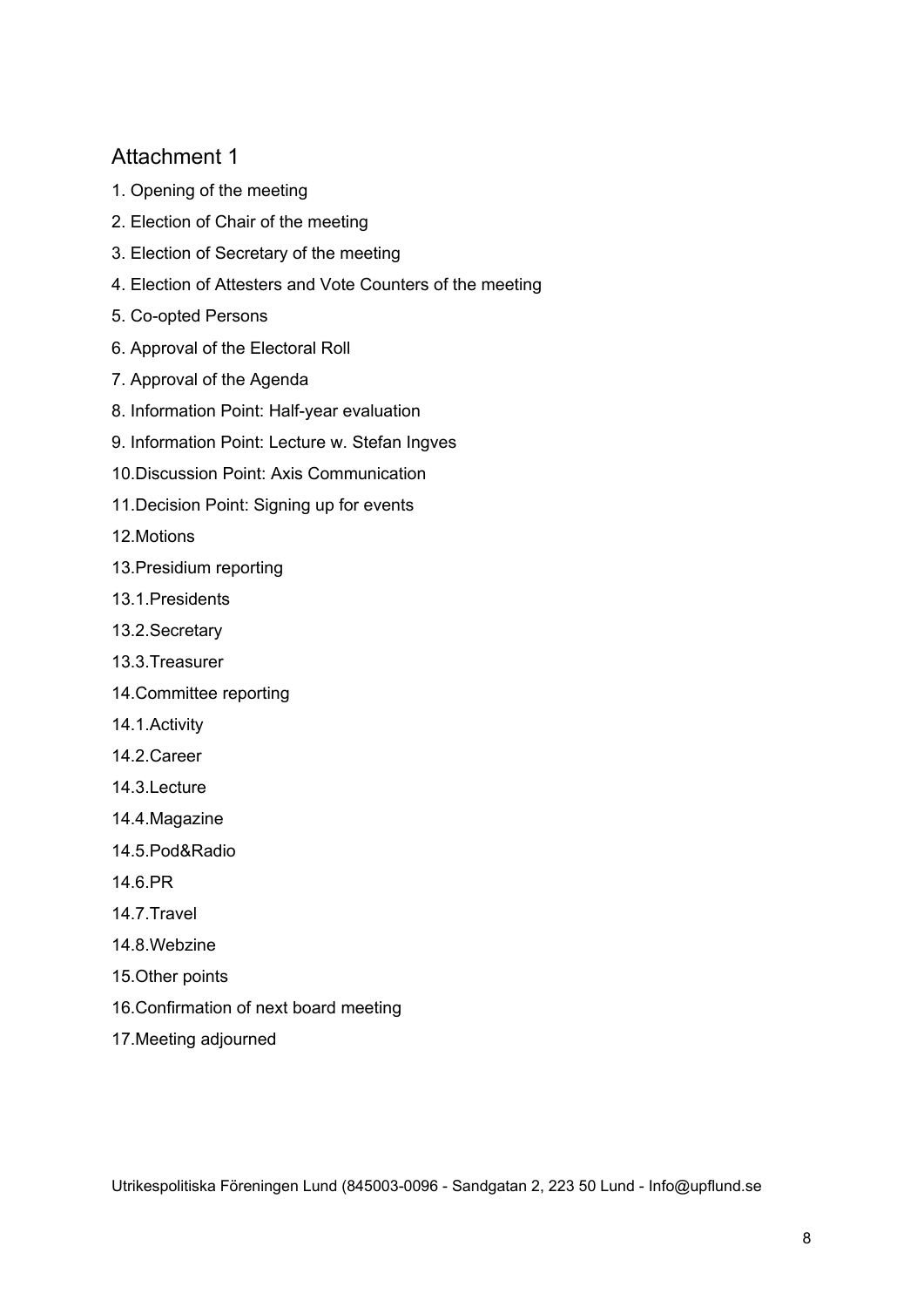#### Attachment 2 Discussion: Axis Communications

We, the Career Committee, are looking into the possibility of an event in cooperation with Axis Communications, as one of our committee members has raised an interest to organize such an event. However, before we plan anything concrete we want to ask for the opinion of the board due to the controversy surrounding the company. Our committee wants to make sure our approach and planning of the event follows the values and interests of the Association, which is the reason why we think that having this discussion at this early stage is important.

Axis Communications AB is a Lund-based network camera manufacturer for security and surveillance industries. In their report from 2020, Amnesty International connects the company to possible human rights violations. Their findings can be shortly summarized in the following paragraph:

*"...three companies based in France, Sweden [Axis Communications] and the Netherlands sold digital surveillance systems, such as facial recognition technology and network cameras, to key players of the Chinese mass surveillance apparatus. In some cases, the export was directly for use in China's indiscriminate mass surveillance programmes, with the risk of being used against Uyghurs and other predominantly Muslim ethnic groups throughout the country."*

Link to this and other informative articles are included in the bottom of the document.

Our committee has already many ideas when it comes to this potential event. We have discussed that having a panel discussion, for example, would serve to make sure that an open and transparent discussion would be prompted and different sides were to be heard. Some of the positive and negative points we have raised that should be considered:

- Having the event would provide an opportunity to encourage transparent debate and discussion about a controversial subject as well as offer a better understanding of the situation to our members.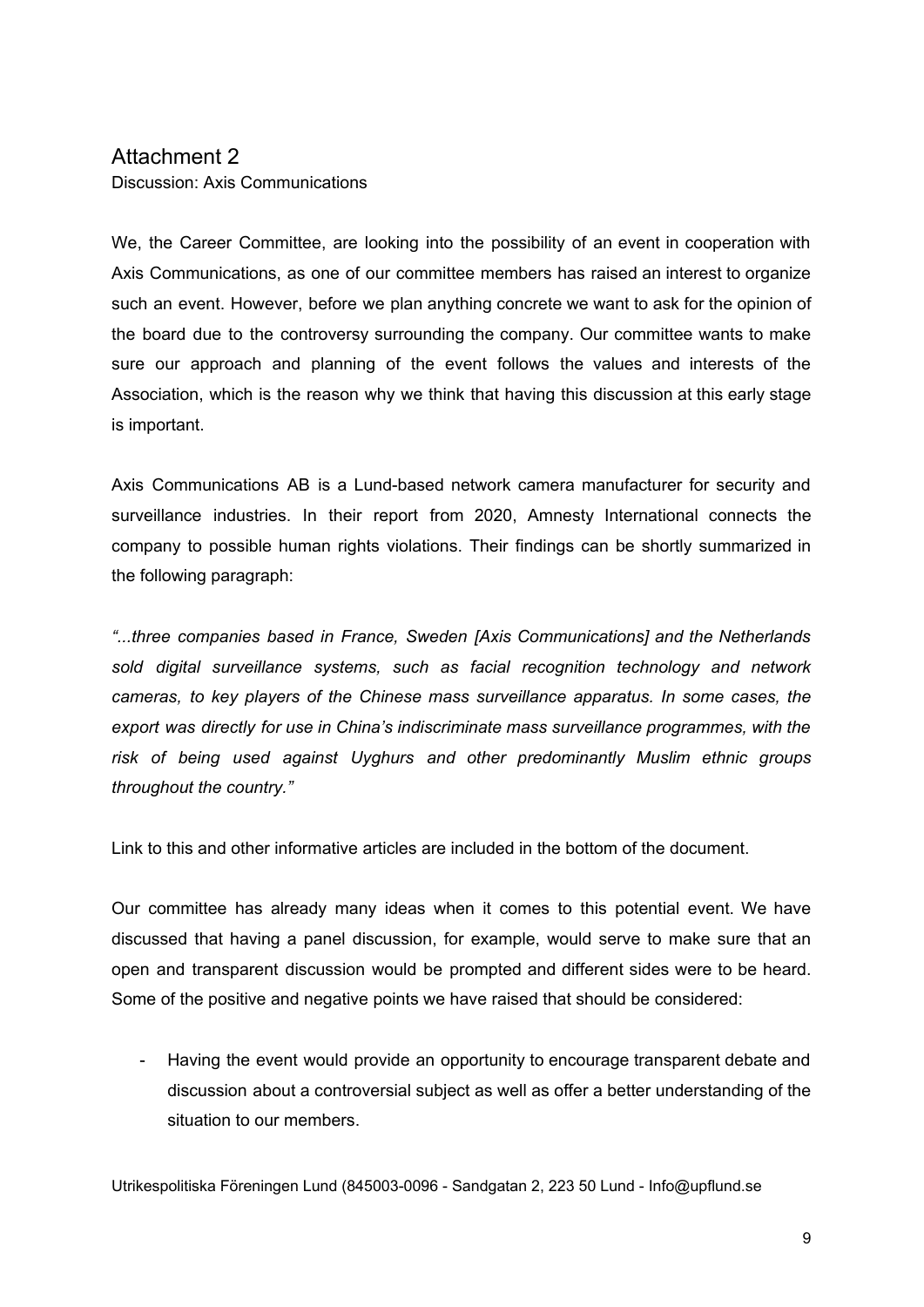- From a career perspective, it could provide our members better understanding of how it is to work for an employer who is found to be a subject of this kind of controversy or acting against their values. It is important to realize that not all employees were necessarily connected to the China sales and that some of us might end up working for an employer that is in a similar situation in the future.
- Axis Communications remains to be a potential employer for many of the students in Lund and possibly also to our members.Therefore, it would be highly beneficial for them to have the opportunity to hear a transparent and an open discussion evolving the company.
- The event could risk affiliation between our association and the controversy of the company's previous actions.
- There would be a risk that the perception would be that we want to give Axis Communications a platform to "ignore their past".

We want to discuss with you in this Board Meeting how we can respect our Association's values and views in the most appropriate way in this situation. Should we have an event in cooperation with the company at all? If we were to have the event, which ways can we best avoid the risks associated with the controversy and instead encourage debate and transparent discussion?

Articles on the topic:

*[https://www.amnesty.org/en/latest/news/2020/09/eu-surveillance-sales-china-human-rights-a](https://www.amnesty.org/en/latest/news/2020/09/eu-surveillance-sales-china-human-rights-abusers/) [busers/](https://www.amnesty.org/en/latest/news/2020/09/eu-surveillance-sales-china-human-rights-abusers/)*

*<https://www.politico.eu/article/amnesty-international-eu-is-selling-spyware-to-china/>*

*<https://asiatimes.com/2019/10/chinas-big-brother-is-watching-your-every-move/>*